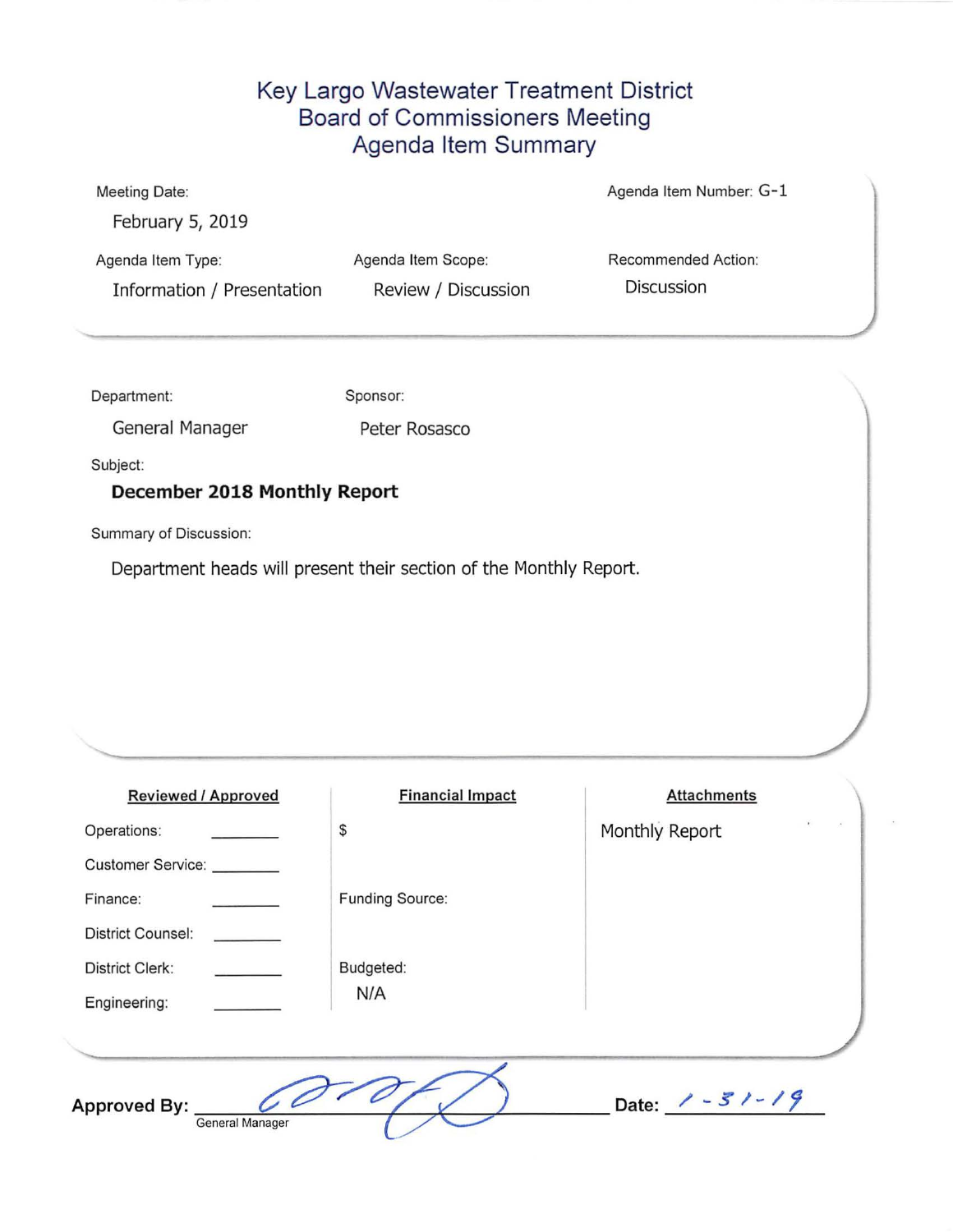

# December 2018 Monthly Report



Key Largo Wastewater Treatment District 103355 Overseas Highway Tel: (305)451-4019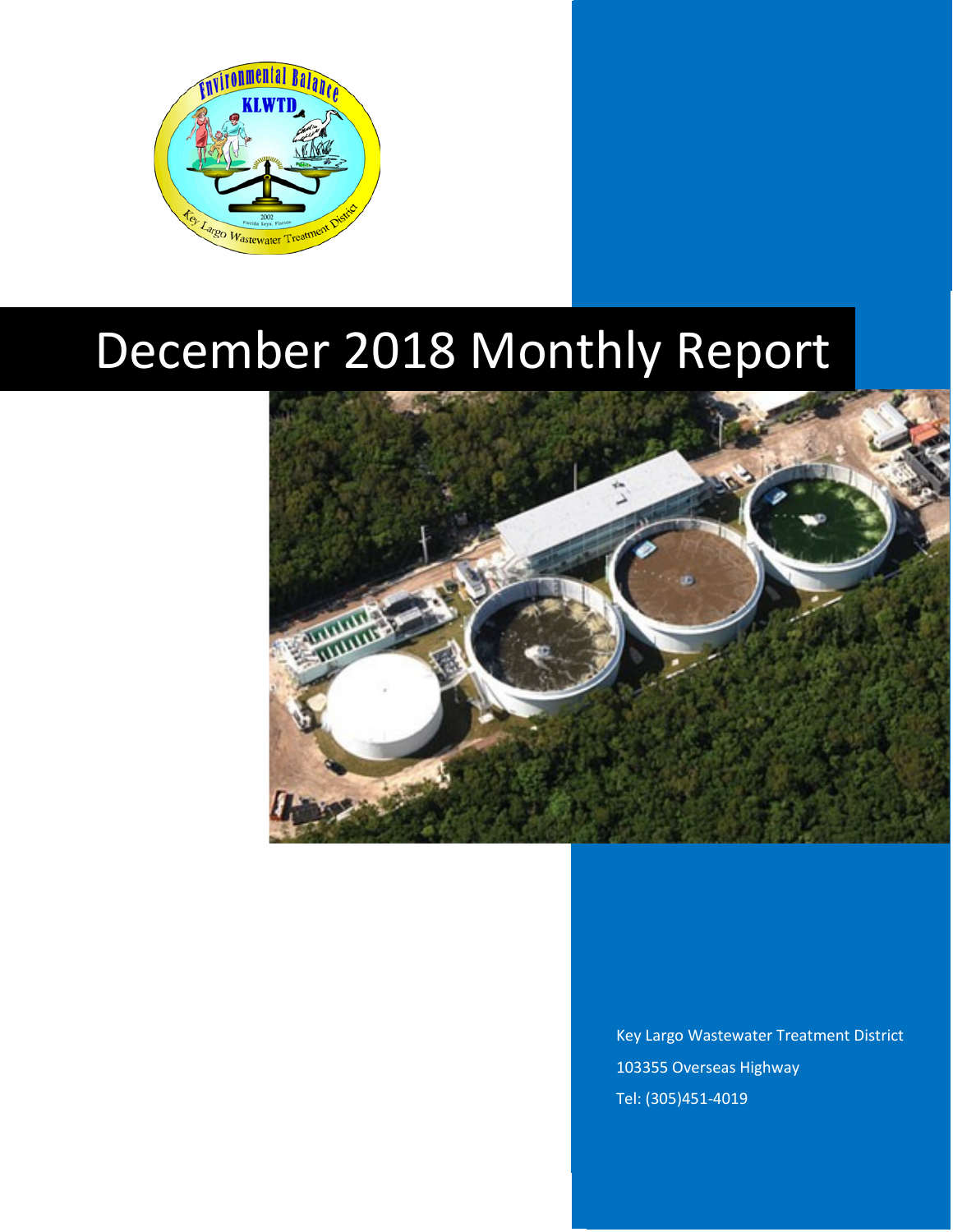# perations

The wastewater treatment plant processed an average of 1.71 million gallons of influent per day (MGD) and zero plant related odor complaints were received.

Restoration of the headworks influent channels is complete. Headworks is back in standard operating mode and no longer running in bypass mode.

| Determines the quality of discharge from the wastewater treatment plant. |                                           |                                           |  |  |
|--------------------------------------------------------------------------|-------------------------------------------|-------------------------------------------|--|--|
| <b>Effluent Quality Report</b>                                           | <b>AWT</b> Limit<br><b>Annual Average</b> | November 2018<br><b>Plant Performance</b> |  |  |
| CBOD <sub>5</sub><br>(Carbonaceous Biochemical)<br>Oxygen Demand)        | 5                                         | 1.3                                       |  |  |
| <b>TSS</b><br>(Total Suspended Solids)                                   | 5                                         | 0.3                                       |  |  |
| TN<br>(Total Nitrogen)                                                   | 3                                         | 1.20                                      |  |  |
| TP<br>(Total Phosphorous)                                                |                                           | 0.28                                      |  |  |

### **Effluent Quality Reports**

**Current Flow** (MGD) The total flow of influent through the wastewater treatment plant each day.

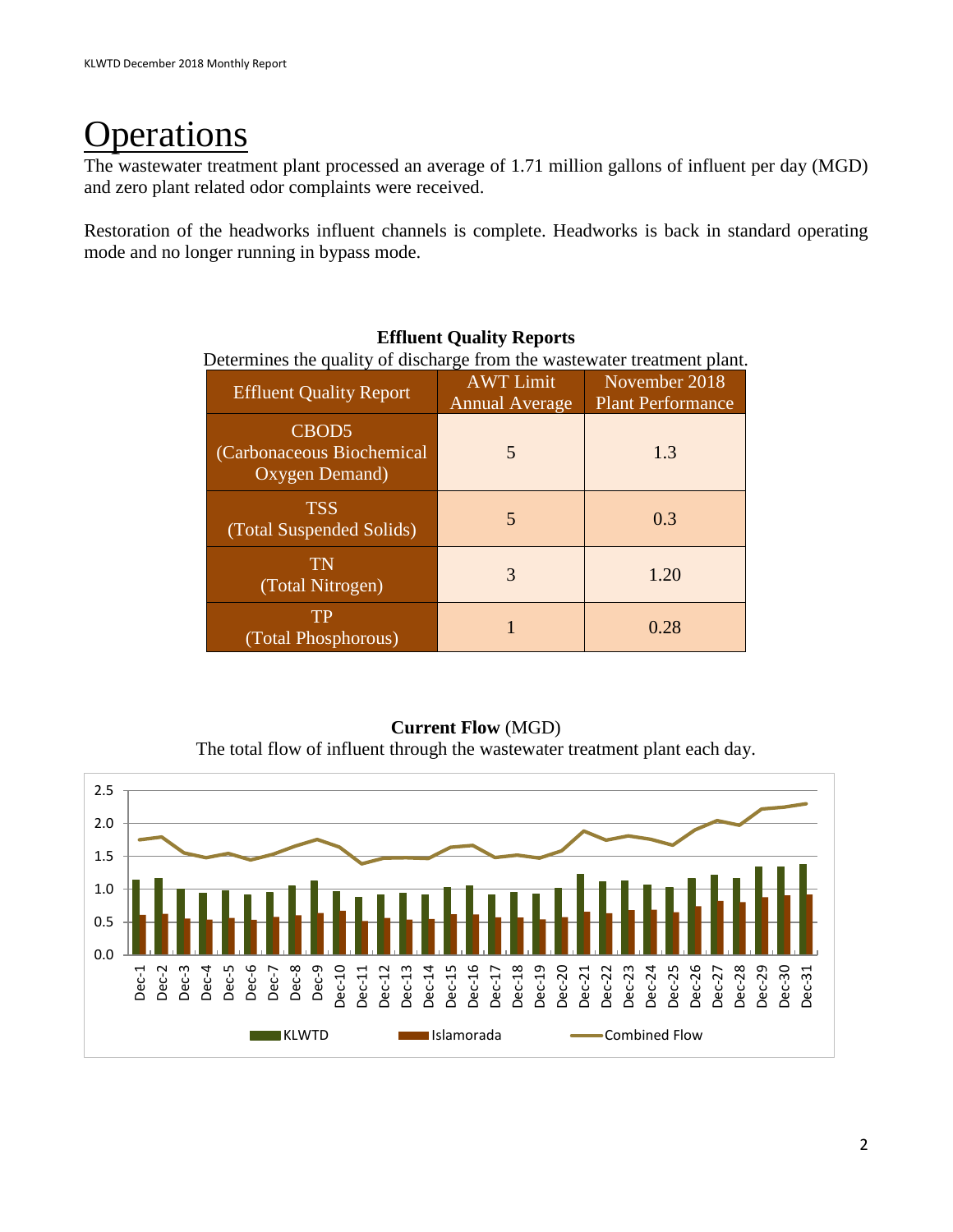

### **Composite Daily Peak Salinity** (PPT)

The daily peak salinity for the current month.

\* Higher than average salinity levels are due to two cracked pits that are scheduled to be replaced and extremely high tides.

# Islamorada



**Islamorada Daily Peak Salinity (PPT)**

The daily peak salinity for the current month.

| Average Daily Flow               |                        | Monthly Peak Salinity Days over 4.0 PPT Salinity |
|----------------------------------|------------------------|--------------------------------------------------|
| 0.637 Million<br>Gallons per Day | 3.0 Parts per Thousand |                                                  |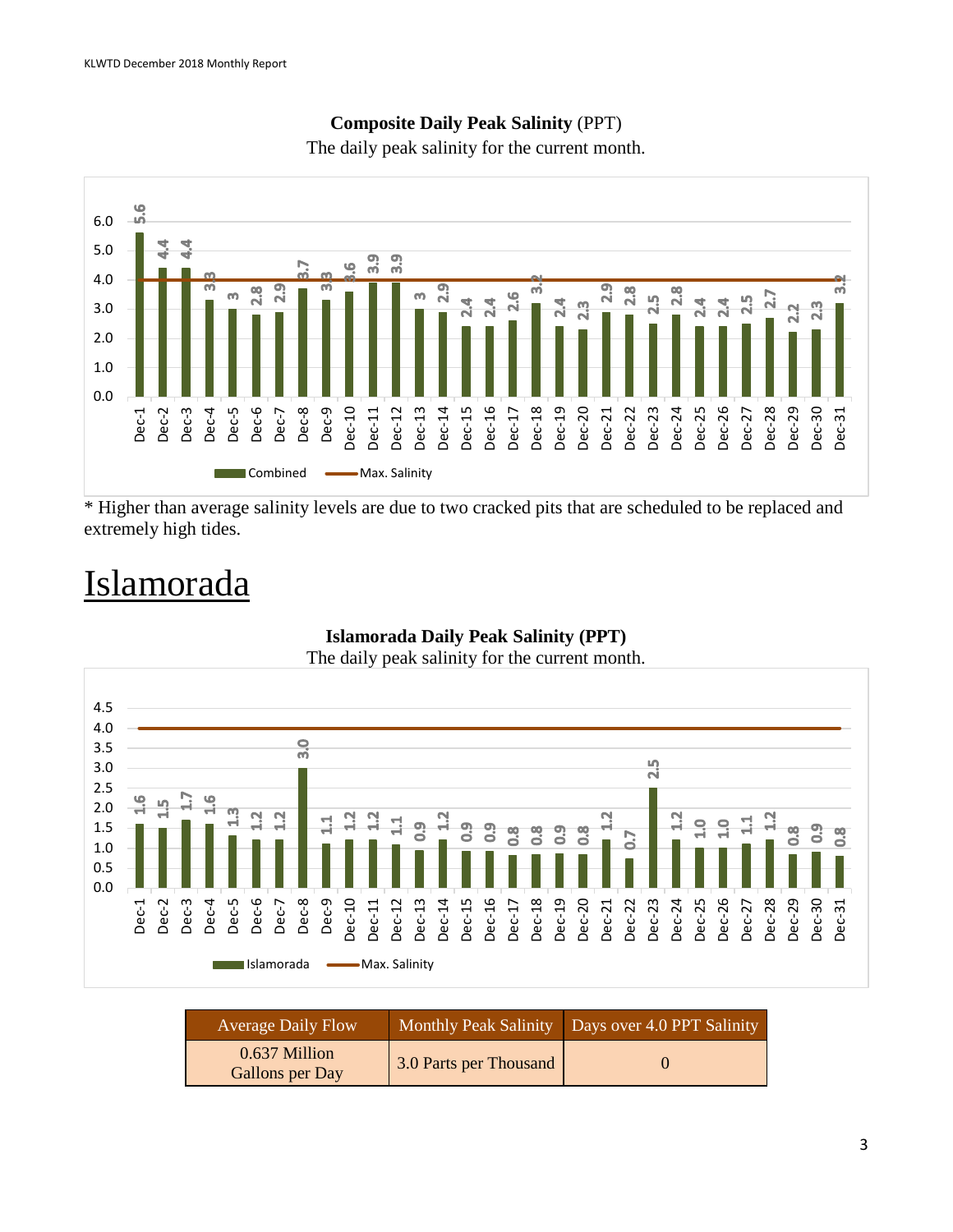# **Wastewater Field Operations**

There was a total of 47 service calls for the current month. Of these, 40 were system generated, mostly by low vacuum detection at a vacuum station. These system generated service calls caused no damage and had no effect on the District's customers. The problems were corrected quickly by the field staff. The remaining 7 service calls are as follows:

| Date        | <b>Address</b>                | Incident                                                                                           | Response                                                                                             |
|-------------|-------------------------------|----------------------------------------------------------------------------------------------------|------------------------------------------------------------------------------------------------------|
| December 8  | 88 Marina Ave.                | Customer called stating our system<br>was making noise all night.                                  | Noise was vacuum from system.<br>KLWTD system working properly.                                      |
| December 11 | 67 Coral Dr.                  | Customer called stating sewer was<br>backing up in shower and toilets.                             | <b>KLWTD</b> system was working<br>properly, issue on homeowner side.                                |
| December 14 | 150 Lorelane Pl.              | Customer called about a<br>depression in the ground, worried<br>about a possible underground leak. | Was not a KLWTD issue.                                                                               |
| December 19 | 1507 Shaw Dr.                 | Customer called stating home was<br>backing up.                                                    | <b>KLWTD</b> system was working<br>properly. Homeowners 4" service<br>line was broken on their side. |
|             | December 20 710 Barcelona Dr. | Customer called stating sewer was<br>backing up in shower and toilets.                             | <b>KLWTD</b> system was working<br>properly.                                                         |
| December 27 | 33 Lake Shores<br>Dr.         | Customer called stating sewer was<br>backing up in the house.                                      | <b>KLWTD</b> system was working<br>properly.                                                         |

#### **Odor Related Service Calls**

| Date        | <b>Address</b> | Incident                        | Response                                                            |
|-------------|----------------|---------------------------------|---------------------------------------------------------------------|
| December 31 | 3 Janet Pl.    | gurgling sound from our system. | Customer called about an odor and Hose in pit needed to be replaced |

### **Non-System Generated Calls**

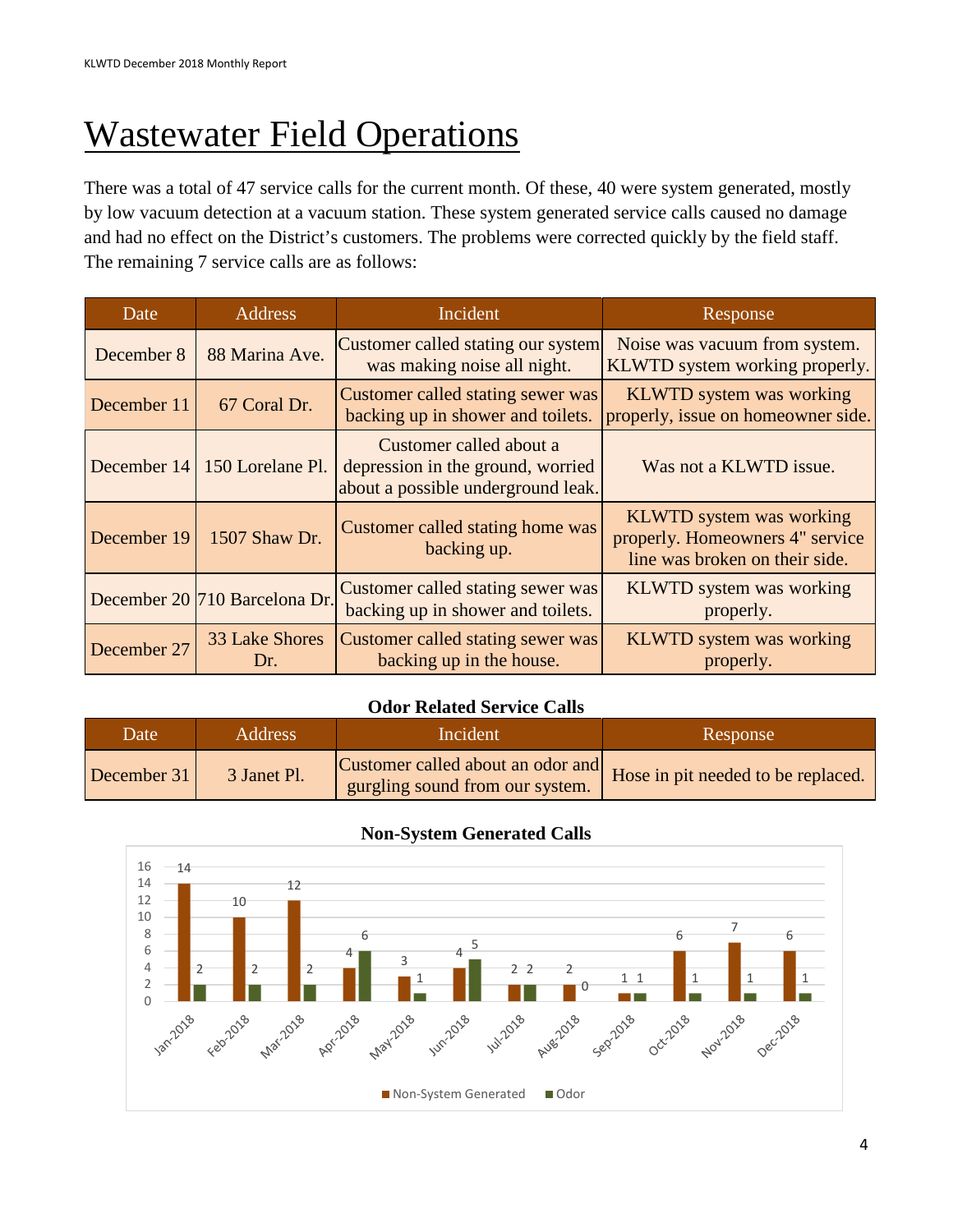# **Maintenance**

### **Vacuum Pump Motor Condition Test**

An insulation measurement is performed to ensure the vacuum pump motors used in our vacuum system stay up and running. With semi-annual tests and historical data we can keep track of equipment statuses over time to potentially predict a failure in advance.

The wire insulation coating inside motors deteriorates over time with normal wear and tear. When the insulation deteriorates past a set value, current will leak into parts of the motor it shouldn't causing motor failure. If caught in time, a motor with deteriorated insulation can be dipped and baked to restore its winding insulation.





| <b>Vacuum Station A</b> |                    |              |                                          |                                            |
|-------------------------|--------------------|--------------|------------------------------------------|--------------------------------------------|
| <b>Pump</b> $#$         | <b>Amps</b>        | <b>Volts</b> | <b>Insulation Resistance</b><br>(M Ohms) | <b>Motor</b><br>Temperature <sup>o</sup> F |
| #1                      | 28.3/27/28         | 285/284/286  | 500/550/550                              | $122^\circ$                                |
| #2                      | 30.7/29/30.9       | 285/284/285  | 500/550/550                              | $130^\circ$                                |
| #3                      | 30.2 / 28.2 / 30.3 | 285/284/286  | 500/550/550                              | $127^\circ$                                |
| #4                      | 32.5/29.6/32.5     | 285/284/286  | 500/550/550                              | $125^\circ$                                |
| #5                      | 32.6/30.7/31.7     | 284/283/285  | 500/550/550                              | $125^\circ$                                |

| <b>Vacuum Station D</b> |                |              |                                          |                                            |
|-------------------------|----------------|--------------|------------------------------------------|--------------------------------------------|
| Pump#                   | <b>Amps</b>    | <b>Volts</b> | <b>Insulation Resistance</b><br>(M Ohms) | <b>Motor</b><br>Temperature <sup>o</sup> F |
| #1                      | 30.7/30.6/32.2 | 284/287/287  | 270/277/277                              | $137^\circ$                                |
| #2                      | 30/30/31.6     | 283/287/286  | 136/143/155                              | $133^\circ$                                |
| #3                      | 28.8/28.7/30.7 | 282/287/285  | 123/130/145                              | $129^\circ$                                |
| #4                      | 29.6/29.5/31.7 | 282/287/285  | 167/179/203                              | $132^\circ$                                |
| #5                      | 30/31.2/30.6   | 283/287/286  | 425/433/438                              | $130^\circ$                                |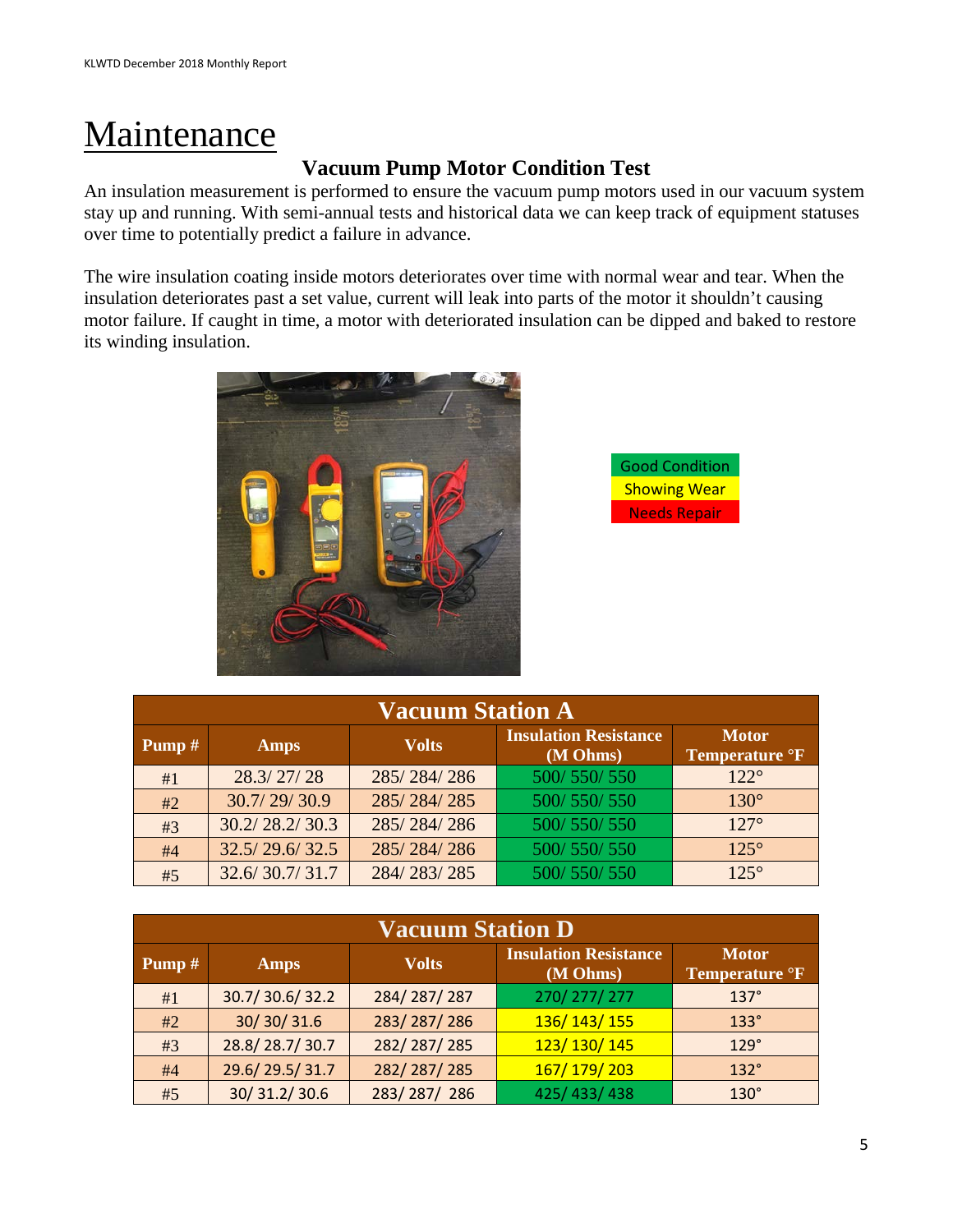| <b>Vacuum Station E</b> |                |              |                                          |                                            |
|-------------------------|----------------|--------------|------------------------------------------|--------------------------------------------|
| Pump $#$                | <b>Amps</b>    | <b>Volts</b> | <b>Insulation Resistance</b><br>(M Ohms) | <b>Motor</b><br>Temperature <sup>o</sup> F |
| #1                      | 31.1/30.6/29.8 | 281/281/280  | 550/550/550                              | $120^\circ$                                |
| #2                      | 30.8/33.1/30.6 | 280/281/280  | 420/424/420                              | $124^\circ$                                |
| #3                      | 31.9/33.3/30.6 | 278/279/278  | 550/550/550                              | $128^\circ$                                |
| #4                      | 30.6/33.1/31.3 | 278/279/278  | 550/550/550                              | $130^\circ$                                |
| #5                      | 32.3 33.5/30   | 280/281/280  | 550/550/550                              | $135^\circ$                                |

| <b>Vacuum Station F</b> |                                                                                                          |             |             |      |
|-------------------------|----------------------------------------------------------------------------------------------------------|-------------|-------------|------|
| <b>Pump</b> $#$         | <b>Insulation Resistance</b><br><b>Motor</b><br>Volts<br><b>Amps</b><br>(M Ohms)<br><b>Temperature F</b> |             |             |      |
| #1                      | 11.0/9.9/10.5                                                                                            | 124/123/124 | 550/550/550 | 112° |

| <b>Vacuum Station G</b> |                |              |                                          |                                            |
|-------------------------|----------------|--------------|------------------------------------------|--------------------------------------------|
| Pump $#$                | <b>Amps</b>    | <b>Volts</b> | <b>Insulation Resistance</b><br>(M Ohms) | <b>Motor</b><br>Temperature <sup>o</sup> F |
| #1                      | 33.2/29.2/29.1 | 287/283/284  | 550/550/550                              | $108^\circ$                                |
| #2                      | 32.2/29.2/29.4 | 286/282/283  | 550/550/550                              | $116^\circ$                                |
| #3                      | 32.1/27.5/30.1 | 287/283/284  | 550/550/550                              | $123^\circ$                                |
| #4                      | 33.2/30.5/29.7 | 287/283/284  | 550/550/550                              | $127^\circ$                                |
| #5                      | 33/29/30.9     | 288/284/285  | 550/550/550                              | 119°                                       |

| <b>Vacuum Station I</b> |                             |             |                                          |                                            |
|-------------------------|-----------------------------|-------------|------------------------------------------|--------------------------------------------|
| Pump $#$                | <b>Volts</b><br><b>Amps</b> |             | <b>Insulation Resistance</b><br>(M Ohms) | <b>Motor</b><br>Temperature <sup>o</sup> F |
| #1                      | 27.9/30.9/31                | 279/281/285 | 550/550/550                              | $105^\circ$                                |
| #2                      | 28.8/31.2/30.8              | 280/281/285 | 550/550/550                              | 115°                                       |
| #3                      | 29.8/32.3/32                | 280/281/285 | 550/550/550                              | $118^\circ$                                |
| #4                      | 29.6/32/32.6                | 280/281/285 | 550/550/550                              | 116°                                       |
| #5                      | 29.4/31.7/31.6              | 279/281/285 | 550/550/550                              | $110^\circ$                                |

| <b>Vacuum Station JK</b> |                             |             |                                          |                                            |  |
|--------------------------|-----------------------------|-------------|------------------------------------------|--------------------------------------------|--|
| Pump#                    | <b>Volts</b><br><b>Amps</b> |             | <b>Insulation Resistance</b><br>(M Ohms) | <b>Motor</b><br>Temperature <sup>o</sup> F |  |
| #1                       | 28.3/27/28                  | 285/284/286 | 550/550/550                              | $122^\circ$                                |  |
| #2                       | 30.7/29/30.9                | 285/284/285 | 550/550/550                              | 117°                                       |  |
| #3                       | 30.2/28.2/30.3              | 285/284/286 | 550/550/550                              | 117°                                       |  |
| #4                       | 32.5/29.6/32.5              | 285/284/286 | 550/550/550                              | $118^\circ$                                |  |
| #5                       | 32.6/30.7/31.7              | 284 283/285 | 550/550/550                              | $116^\circ$                                |  |

\*Resistance measurement shows insulation integrity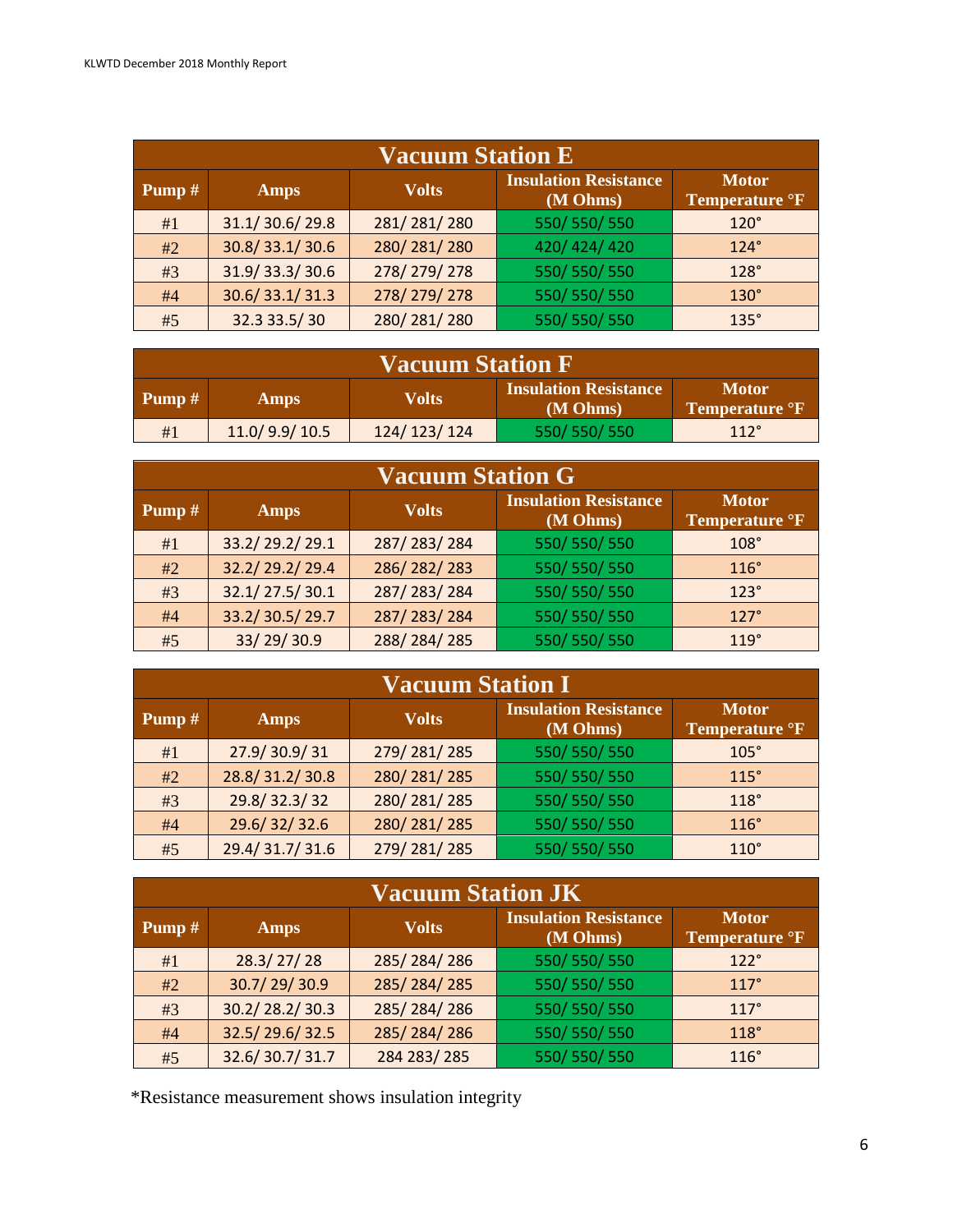# Construction

### **Current Construction Projects**

| <b>Project</b>      | <b>Contract</b><br><b>Amount</b> | <b>Start</b> | <b>Paid to Date</b> | <b>Contract   Contract Total   Contract Balance</b><br><b>Remaining</b> |
|---------------------|----------------------------------|--------------|---------------------|-------------------------------------------------------------------------|
| <b>Solar Arrays</b> | \$366,600.00                     | 7/31/18      | \$146,640.00        | \$189,960.00                                                            |

The Solar Arrays project includes solar panels over the disinfection basin and on the roof of the Operations Building. During the month of December, SALT placed the pallets of materials on the roof of the Operations Building and installed temporary safety railing around the perimeter of the roof. All of the roof mounting brackets were installed and all but 13 of the solar panels were installed. The inverters were installed, and the solar panels were wired to the inverters. The solar panels for the disinfection basin are stored on site.

| <b>Capital Upgrades Reynolds</b><br><b>Contract</b>       | \$1,115,955.78 | 8/13/18 | \$226,754.30 | \$889,201.48 |
|-----------------------------------------------------------|----------------|---------|--------------|--------------|
| <b>Owner Direct Purchase Items</b><br>(Original Contract) | \$218,472.90   | N/A     | \$172,527.90 | \$45,945.00  |
| <b>Owner Direct Purchase of</b><br><b>Screening Box</b>   | \$29,955.00    | N/A     | \$27,443.50  | \$2,511.50   |

Reynolds Construction of Florida LLC continued working on the headworks bypass portion of the Capital Upgrades Project in December. The concrete supports and the piping for the horizontal run of 18" ductile iron pipe was completed in December. The automatic spiral screens were removed from the influent channels and the channels were abrasive blasted to clean concrete. The areas of deteriorated concrete were removed, and repairs were made with a fast-curing epoxy grout. The entire channel was coated with a surfacing epoxy and then coated with a hydrogen sulfide resistant coating. As of the end of December, the following equipment had been purchased by the District: The manual screening box, the process water pumping system skid, piping and fittings.

The Capital Upgrade project consists of four separate scopes of work that are described below.

| S <sub>cope 1</sub>                              | Allocation of                                                             | This project consists of 18" ductile iron pipe and fittings, electrically                                                                                                                                                                                                                             |
|--------------------------------------------------|---------------------------------------------------------------------------|-------------------------------------------------------------------------------------------------------------------------------------------------------------------------------------------------------------------------------------------------------------------------------------------------------|
| <b>Headworks</b>                                 | Reynolds                                                                  | actuated 18" valves, replacement of corroded metallic conduit on the                                                                                                                                                                                                                                  |
| <b>Bypass</b>                                    | <b>Contract Price</b>                                                     | headworks and cleaning, concrete repairs and re-coating of the                                                                                                                                                                                                                                        |
| Piping                                           | \$791,910.65                                                              | influent channels.                                                                                                                                                                                                                                                                                    |
| Scope 2<br>Process<br>Water<br>Pumping<br>System | <b>Allocation of</b><br>Reynolds<br><b>Contract Price</b><br>\$125,743.24 | The process water pumping system consists of four variable speed<br>water pumps to provide treated effluent for use as seal water,<br>chemical mixing water, centrifuge wash water and general wash-<br>down water around the plant. This system replaces a single pump<br>system with bladder tanks. |

Project scope continued on next page.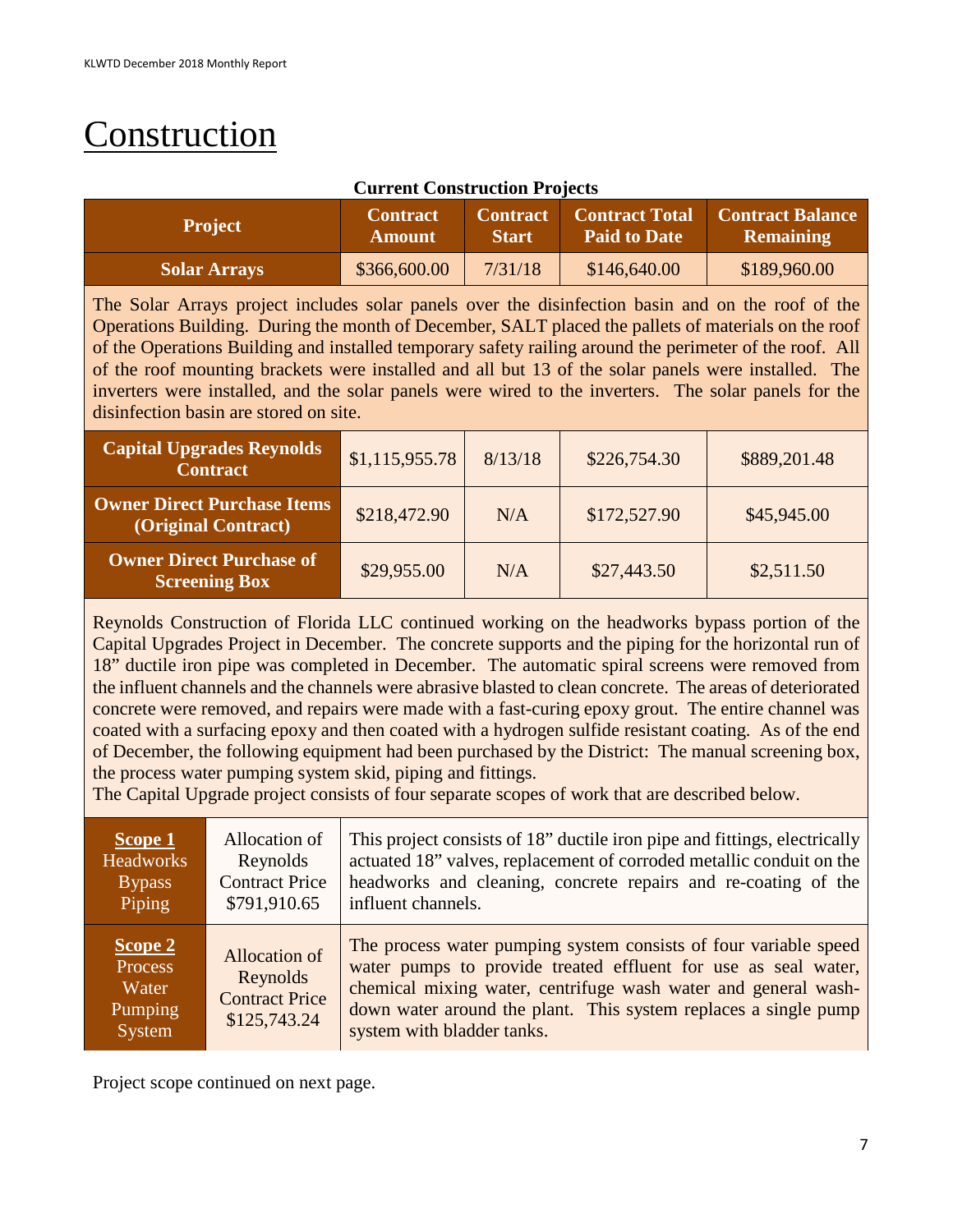| Scope 3<br>Bridge to<br><b>SBR#3</b>                        | Allocation of<br>Reynolds<br><b>Contract Price</b><br>\$26,399.93         | The bridge to SBR #3 includes a walkway, handrails and support<br>columns to bridge the gap between the $3rd$ floor exterior walkway of<br>the Operation Building and SBR #3. The bridge will allow for<br>improved access to SBR #3.                                                                                                            |
|-------------------------------------------------------------|---------------------------------------------------------------------------|--------------------------------------------------------------------------------------------------------------------------------------------------------------------------------------------------------------------------------------------------------------------------------------------------------------------------------------------------|
| Scope 4<br><b>Filter Booster</b><br>Pump<br><b>Upgrades</b> | <b>Allocation of</b><br>Reynolds<br><b>Contract Price</b><br>\$171,901.96 | The filter booster pump upgrade includes removal of one 30 HP<br>pump and replacement with a 14 HP pump, removal of the local<br>control panel and replacement of all conduit and wiring between the<br>pump station and the Operations Building. The project also includes<br>re-programming to improve operator control of the pumping system. |

## **Upcoming Construction Projects**

| <b>Project</b>                                                          | <b>Estimate</b> | <b>Status</b>                                                                                                                                                                                                                                                                                                                                                                                                                                     |
|-------------------------------------------------------------------------|-----------------|---------------------------------------------------------------------------------------------------------------------------------------------------------------------------------------------------------------------------------------------------------------------------------------------------------------------------------------------------------------------------------------------------------------------------------------------------|
| <b>Disinfection Basin</b><br><b>Repairs and</b><br><b>Modifications</b> | \$344,928.00    | The Disinfection Basin Repairs and Modifications Request for<br>Proposals was published in October. Reynolds Construction LLC<br>was the sole bidder. The project was awarded at the January 22nd<br>meeting after value engineering negotiations. The base bid scope<br>of work and the overflow piping portion of the additive alternate<br>scope of work will be performed.                                                                    |
| <b>Steel Storage</b><br><b>Building</b>                                 | \$175,250.00    | The Field Operations department has included a steel storage<br>building in its capital budget for FY 19. The proposed building<br>would be approximately 37' X 25' and would be tall enough to<br>drive a forklift into. The building is proposed to be at the WWTP<br>site adjacent to the Vacuum Station E building. It is anticipated<br>that this item will be discussed in February and may be authorized<br>by the Board to be advertised. |

# IT

### **Active IT Projects**

| <b>Project</b>           | <b>Description</b>                                                              |
|--------------------------|---------------------------------------------------------------------------------|
|                          | RFQ to develop, build and support database modules that will facilitate the     |
|                          | District's operations was advertised for proposals on May 9, 2018. Deadline to  |
| <b>Continuing</b>        | submit proposals was July 16, 2018. Three proposals were received and           |
| <b>Database Services</b> | evaluated by a 5 person committee. There was a public meeting on August 28,     |
| <b>RFO</b>               | 2018 to announce the results. This project was presented to the Board on        |
|                          | October 2, 2018 and January 8, 2019. One vendor is currently being negotiated   |
|                          | with by GM and IT Consultant.                                                   |
| <b>Vac Station I</b>     | We are starting to install the security camera system at Vac Station I. This is |
|                          | the last vac station that needs cameras installed. The cameras were finished    |
| <b>Security Cameras</b>  | being installed in January.                                                     |
|                          | We started looking for a vendor to redesign and rebuild our website. The main   |
|                          | focus of this project to make our website ADA compliant while not losing any    |
| <b>KLWTD Website</b>     | functionality. This project was presented and approved by the Board in          |
|                          | January.                                                                        |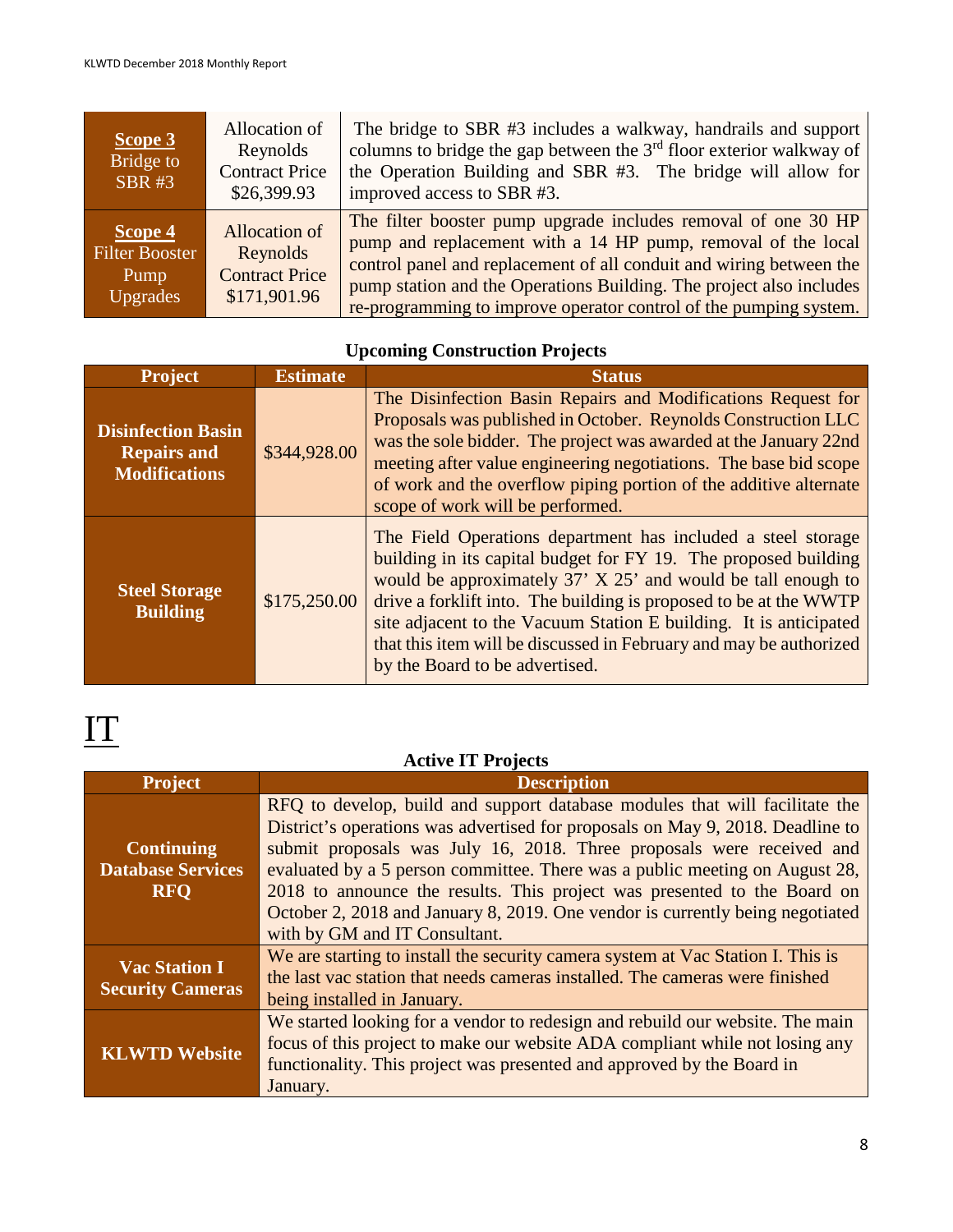# Customer Service

|                            | <b>Customer Service Call-Ins</b> |  |  |
|----------------------------|----------------------------------|--|--|
|                            | <b>Total</b>                     |  |  |
| <b>Approval to Proceed</b> | 14                               |  |  |
| <b>Code Compliance</b>     | 1                                |  |  |
| <b>Collections</b>         | 10                               |  |  |
| <b>Demo</b>                | 3                                |  |  |
| <b>Locates</b>             | 2                                |  |  |
| <b>MOD Call</b>            | 3                                |  |  |
| <b>Odor</b>                | $\mathbf{1}$                     |  |  |
| <b>Tie-Ins</b>             | 4                                |  |  |
| <b>Total</b>               | 38                               |  |  |

|                         | <b>December</b><br>2018 | <b>Current</b><br><b>Total</b> |
|-------------------------|-------------------------|--------------------------------|
| <b>Agenda</b>           |                         |                                |
| <b>Grant</b>            | 0                       | 2                              |
| <b>Deferred</b>         | $\mathbf{\Omega}$       | 1                              |
| <b>In Contract</b>      | ∩                       | 13                             |
| <b>Final Notice</b>     | $\mathbf{\Omega}$       | 0                              |
| <b>Door Hanger</b>      | $\mathbf{\Omega}$       | 1                              |
| <b>Code Enforcement</b> |                         | 47                             |

\*Code Enforcement files are taken to the Monroe County Code Enforcement Department the last week of the month.

**Number of Tie-Ins**

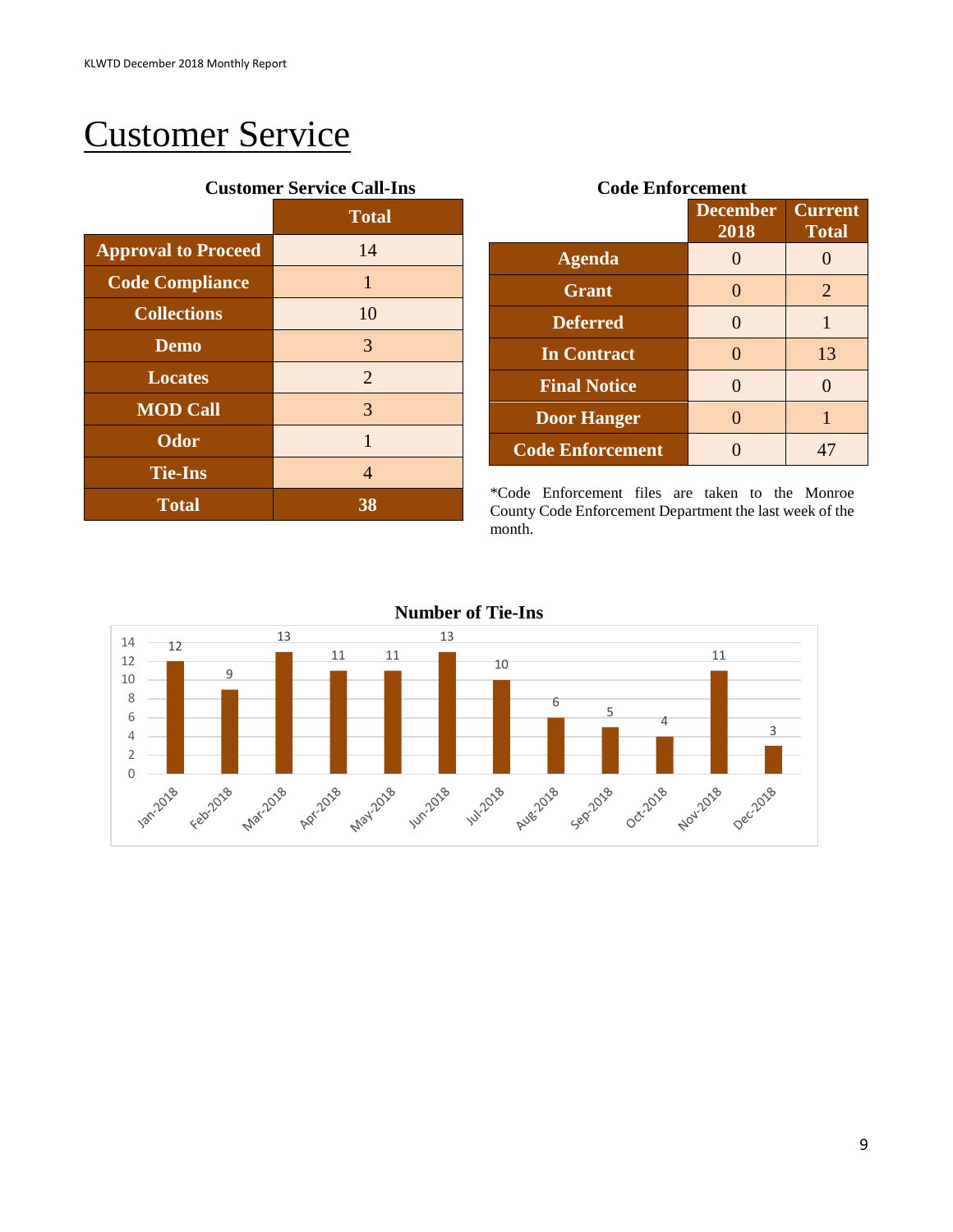# Budget & Finance

#### **Current Debt Status Cash Flow**

| <b>SRF Loan-</b><br><b>KLNC01P</b>                | \$14,839,281.71 |
|---------------------------------------------------|-----------------|
| <b>SRF</b> Bonded<br><b>Loan - KLNC</b><br>464010 | \$7,409,122.60  |
| <b>BB&amp;T 2013</b><br><b>Bond</b>               | \$6,332,843.07  |
| <b>BB&amp;T 2014</b><br><b>Bond</b>               | \$6,333,879.42  |
| <b>Current</b><br><b>Balance of all</b><br>loans: | \$34,915,126.80 |

| <b>Cash Flow</b>                                                                                       |                |                |  |  |
|--------------------------------------------------------------------------------------------------------|----------------|----------------|--|--|
|                                                                                                        | Deposits       | Withdrawals    |  |  |
| <b>Wastewater</b><br><b>Billing Deposits</b>                                                           | \$757,659.72   |                |  |  |
| <b>Assessment</b><br><b>Revenue</b><br><b>Received</b><br>(Non-Ad Valorem &<br><b>SDC</b> Prepayments) | \$1,696,120.08 |                |  |  |
| <b>Islamorada</b><br><b>Revenue</b>                                                                    | \$93,139.50    |                |  |  |
| <b>Interest Income</b>                                                                                 | \$4,316.34     |                |  |  |
| <b>District</b><br><b>Expenditures</b>                                                                 |                | \$936,112.32   |  |  |
| <b>Payroll</b>                                                                                         |                | \$108,971.11   |  |  |
| <b>Total</b>                                                                                           | \$2,551,235.64 | \$1,045,083.43 |  |  |